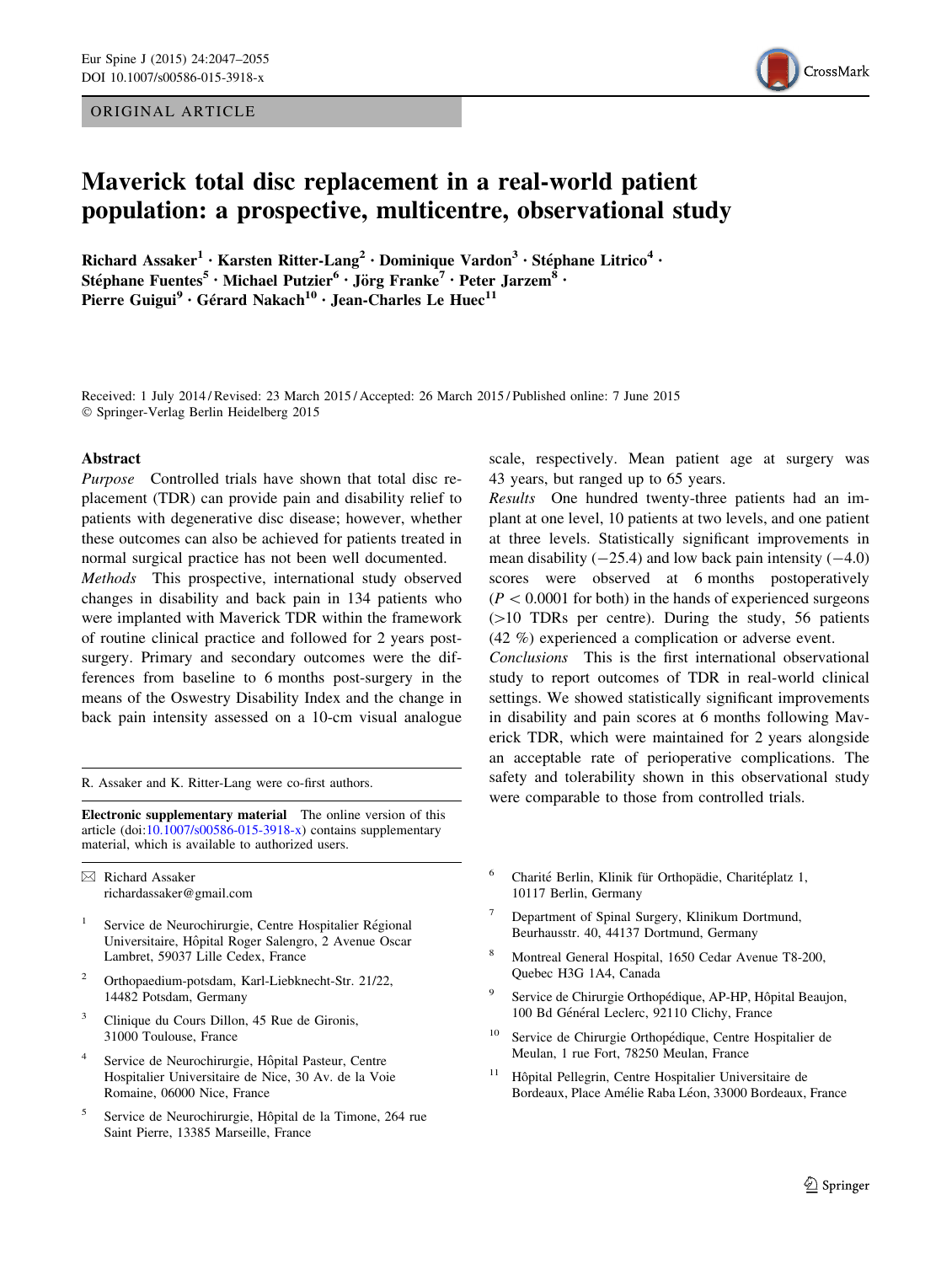Keywords Arthroplasty · Prospective study · Intervertebral disc degeneration - Lumbar vertebrae - Registry - Total disc replacement

# Introduction

Since 50 years, a pathologic disc associated with lumbar degenerative disc disease (DDD) that did not respond to conservative care has been preferentially treated by spinal fusion. As an alternative, in 1984, lumbar spinal arthroplasty or disc replacement emerged [[1–4\]](#page-7-0). Disc replacement can provide pain relief by resecting the diseased intervertebral disc and dynamically stabilising the segment, allowing restoration and maintenance of spine biomechanics. Compared to fusion, this is expected to reduce the incidence of adjacent segment degeneration [\[5–7](#page-7-0)].

The Maverick disc, a two-piece lumbar disc prosthesis, can be implanted at any spinal level from T12/L1 to L5/S1. It has a semi-constrained metal-on-metal design, preserving motion by a ball-and-socket construct with a physiological posterior centre of rotation [\[8](#page-7-0)]. A 2-year randomised controlled trial (RCT) demonstrated statistical superiority of Maverick over spinal fusion based on key clinical outcomes, including disability and pain [[9\]](#page-7-0).

The optimal patient population for total disc replace-ment (TDR) is not fully defined [\[9](#page-7-0)[–11](#page-8-0)]. Available information outside a controlled clinical study setting comes from a single national registry [[10,](#page-8-0) [12\]](#page-8-0). The objective of this first international observational study was to investigate changes in disability and back pain in a broad patient population treated with Maverick TDR in varied surgical practices reflecting different national standards of care.

# Patients and methods

## Study design and participants

This prospective observational study of normal surgical practice for the MAV Motion Segment Replacement (MSR; A-MAV and O-MAV; Medtronic Sofamor Danek, Memphis, TN, USA) was conducted at 11 centres in France (7: Clinique de Neurochirurgie Hôpital Roger Salengro, Centre Hospitalier Universitair Pellegrin Tripode; Centre Hospitalier de Meulan, Service de Neurochirurgie Hôp Nice, AP-HP Hôpital Beaujon, Clinique du Cours Dillon, Centre Hospitalier La Timone), Germany (3: Universitätklinikum Magdeburg, Praxis für Orthopädie und Neurochirurgie Potsdam, Charité Berlin–Klinik für Orthopädie), and Canada (1: Montreal General Hospital) from February 2009 to July 2013. One hundred thirty-four patients with back pain were implanted with Maverick discs and followed for 2 years. Study centres were required to have at least 10 TDR per year prior to participation. The study is registered at <http://www.clinicaltrials.gov> (NCT01338493).

Patients eligible for MAV MSR disc replacement according to the labelling were included at the discretion of the surgeon and managed in routine clinical practice. Patients were not excluded for having fusion-treated degenerative spondylolisthesis adjacent to the implantation level. Patients were enroled by signing informed consent and having their data entered in the electronic case report form (eCRF).

# Ethical considerations

This study was conducted in agreement with the Declaration of Helsinki and local regulations of the participating countries. According to the requirements, a notification letter regarding the registry was sent to, or written approval was obtained from, the Ethics Committee (EC)/Institutional Review Board (IRB)/Human Research Ethics Committee (HREC) before the start of the study. Data were collected by web-based eCRF according to the legislation for each participating country. All enrolled patients gave written informed consent in their local language before participation.

#### Study procedures

Patients were treated by lumbar spinal arthroplasty. A complete anterior discectomy was performed followed by A-MAV (implant for anterior insertion at levels T12–S1, 126 implants) or O-MAV (implant for oblique insertion at levels L4–L5, 20 implants) insertion to replace the damaged lumbar intervertebral disc [[8\]](#page-7-0) at up to three levels; patients could also be treated with adjacent fusion. All procedures and assessments (Table [1\)](#page-2-0) were part of the standard treatment a patient outside of the study would also receive.

## Outcome measures

Primary outcome was change from baseline at 6 months post-surgery of mean Oswestry Disability Index (ODI version 2.1). Secondary outcome was change at 6 months versus baseline in back pain intensity assessed on a 10-cm visual analogue scale [VAS; 0 cm (no pain) to 10 cm (worst possible pain)]. The percentage of patients attaining  $a \ge 15$ -point improvement in ODI—criterion for success defined by the US Food and Drug Administration (FDA) [\[9](#page-7-0)]—was calculated.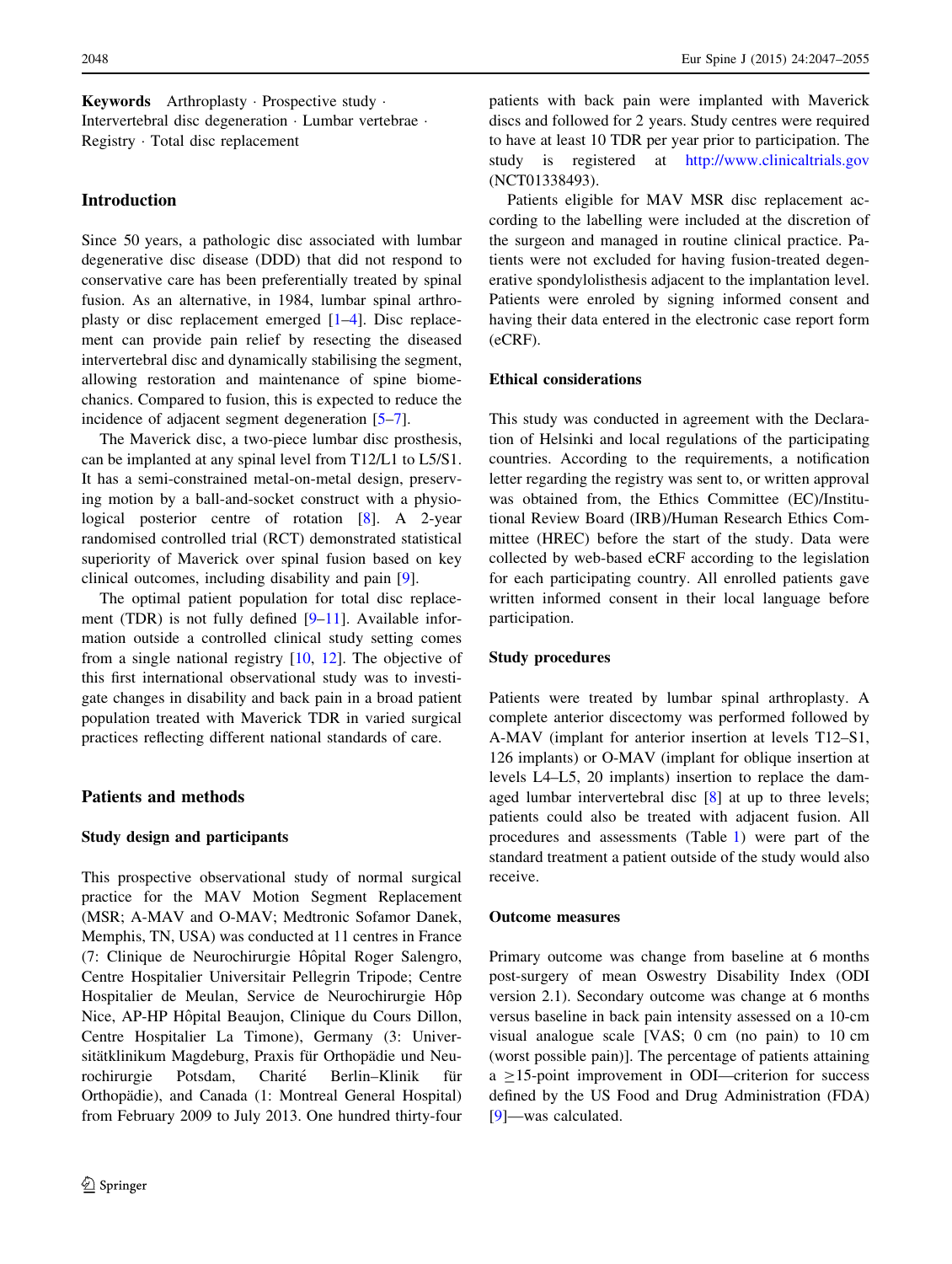<span id="page-2-0"></span>

|  |  |  |  |  | <b>Table 1</b> Summary of procedures and assessments |
|--|--|--|--|--|------------------------------------------------------|
|--|--|--|--|--|------------------------------------------------------|

|                                                  | Visit 1<br>Pre-<br>operative | Visit 2<br>Day of<br>surgery | Visit 3<br>Day of<br>discharge | Visit 4<br>6 months<br>$(\pm 1 \text{ month})$ | Visit 5<br>1 year<br>$(\pm 2$ months) | Visit 6<br>2 years<br>$(\pm 2$ months) |
|--------------------------------------------------|------------------------------|------------------------------|--------------------------------|------------------------------------------------|---------------------------------------|----------------------------------------|
| Data release form or informed consent x          |                              |                              |                                |                                                |                                       |                                        |
| Indications/contraindications                    | $\mathbf{x}$                 |                              |                                |                                                |                                       |                                        |
| Demographics                                     | $\mathbf x$                  |                              |                                |                                                |                                       |                                        |
| Medical history                                  | $\mathbf x$                  |                              |                                |                                                |                                       |                                        |
| Pain medications and non-drug pain<br>treatments | $\mathbf x$                  |                              | $\mathbf{x}$                   | $\mathbf{x}$                                   | X                                     | $\mathbf X$                            |
| Neurological examination                         | $\mathbf x$                  |                              | $\mathbf x$                    | $\mathbf x$                                    | X                                     | $\mathbf X$                            |
| Patient questionnaires                           | X                            |                              |                                | X                                              | X                                     | $\mathbf X$                            |
| Working/activity status                          | X                            |                              |                                | $\mathbf x$                                    | X                                     | $\mathbf X$                            |
| Neutral X-ray                                    | X                            |                              | $\mathbf{x}$                   | $\mathbf x$                                    | X                                     | X                                      |
| Flexion/extension X-rays                         | X                            |                              |                                | X                                              | X                                     | $\mathbf X$                            |
| MRI                                              | $\mathbf x$                  |                              |                                |                                                |                                       |                                        |
| Surgical data                                    |                              | $\mathbf X$                  |                                |                                                |                                       |                                        |
| Patient satisfaction                             |                              |                              |                                | X                                              | X                                     | $\mathbf X$                            |
| Adverse events                                   |                              | $\mathbf x$                  | $\mathbf x$                    | $\mathbf X$                                    | X                                     | $\mathbf X$                            |

MRI magnetic resonance imaging

Tertiary outcomes included changes from baseline at 12 and 24 months post-surgery in ODI, leg pain intensity (VAS), back and leg pain frequency [VAS; 0 cm (pain none of the time] to 10 cm (pain all of the time)], and 6 and 24 month patient quality of life improvement from baseline [the Physical Component Summary (PCS) and Mental Component Summary (MCS) of the Short-Form Health Survey (SF-36) v2]. The percentage of patients attaining a minimal clinically important difference of a  $\geq$ 4.9-point increase in PCS [[13\]](#page-8-0) was calculated. Baseline and postoperative (6, 12, and 24 months) measures of range of motion at the operated level(s), work status, pain medication, and non-drug pain treatment were also compared. Patient treatment satisfaction and adverse events (AEs) were documented up to 24 months after surgery.

All adverse findings and complications were reported regardless of severity, causation, or relatedness to the implant or surgical procedure. Relationship of AEs to surgery or device was not categorised by the investigators.

## Statistical analysis

Statistical analysis was carried out for all patients implanted with a Maverick disc using the Statistical Analysis System (SAS) software package version 9.2 (SAS Institute Inc, Cary, NC, USA).

Continuous variables are described as means, standard deviations (SDs), and the 95 % confidence interval (CI) of the mean. For comparisons from baseline to post-surgery, a two-sided  $t$  test was applied. The normality assumption was tested by a Shapiro–Wilk test to report a two-sided

Wilcoxon signed-rank test if the normality assumption was violated. However, for all instances where the Shapiro– Wilk test indicated a significant deviation from normality, both the  $t$  test and the Wilcoxon signed-rank test were significant with  $P < 0.0001$  for all comparisons reported. Statistical significance was defined as  $P \le 0.05$ . As secondary analysis, the differences in mean ODI score from baseline to 6, 12, and 24 months postoperatively was analysed with a repeated measurements analysis of variance (ANOVA) model. Changes in mean VAS score for back pain intensity were analysed over time in a similar manner. Both the absolute and relative frequencies of categorical variables were calculated.

Mean SF-36 PCS and MCS scores were calculated only for patients who completed  $\geq 50$  % of the items. For patients who completed  $\geq 50$  % of the items but who had missing values, the average score across the completed items was calculated to estimate the missing item values. Other outcomes with missing values were calculated without inclusion of a value for the patient in question.

## Results

One hundred thirty-four patients with back pain were implanted with Maverick discs and followed for 2 years with 104 (78 %) evaluable patients remaining at 24 months (Fig. [1\)](#page-3-0). The vast majority of patients complied with in- and exclusion criteria for Maverick disc replacement (Table [2\)](#page-3-0). Because of the observational study design, intended to reflect routine practice, patients with extended indications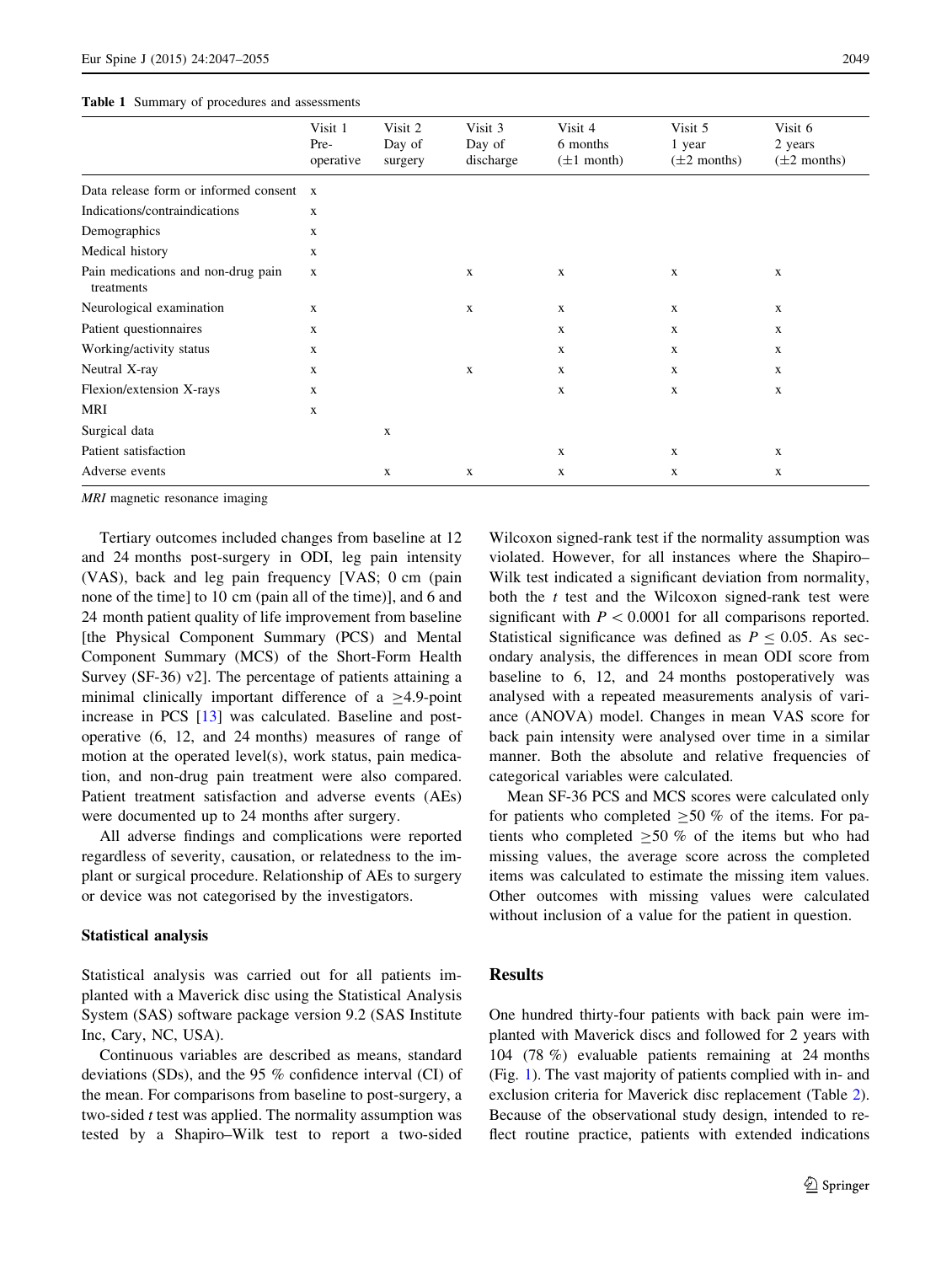<span id="page-3-0"></span>

Fig. 1 Patient enrolment and follow-up. This study enrolled 139 patients. The number of patients with evaluable data from Maverick disc implantation  $(n = 134)$  through follow-up at 24 months  $(n = 104)$  is described. The *bold boxes* on the *left* describe the

Table 2 Baseline characteristics of patients implanted with a Maverick disc

| Baseline characteristics                                          | Patients<br>$(n = 134)$ |  |  |  |
|-------------------------------------------------------------------|-------------------------|--|--|--|
| Male, $n(\%)$                                                     | 64 (48 %)               |  |  |  |
| Age (years) at surgery, mean years (SD; range)                    | 43 (9; 22–65)           |  |  |  |
| BMI ( $\text{kg/m}^2$ ), mean (SD)                                | 24.8 (3.3)              |  |  |  |
| Months since onset of discogenic pain, median<br>$(O1 - O3)$      | $15(7-33)$              |  |  |  |
| Period of conservative treatment before Maverick implant, $n$ (%) |                         |  |  |  |
| $0-3$ months                                                      | 9(7%)                   |  |  |  |
| 3–6 months                                                        | 19 (14 %)               |  |  |  |
| $6-12$ months                                                     | 27 $(20 \%)$            |  |  |  |
| $1-2$ years                                                       | 28 (21 %)               |  |  |  |
| $>2$ years                                                        | 51 (38 %)               |  |  |  |
| Previous lumbar surgeries, $n$ (%)                                |                         |  |  |  |
| At implanted level, $n$ (%)                                       | 41 (31 %)               |  |  |  |
| Indications for total disc replacement                            | 26(19%)                 |  |  |  |
| Degenerative disc disease                                         | $100\%$                 |  |  |  |
| Leg pain (VAS $\geq$ 2)                                           | 88 %                    |  |  |  |

SD standard deviation, VAS visual analogue scale

were included in the analysis. The number of implants per patient, length of surgery, and blood loss observed during the study are described in Table [3.](#page-4-0) The lumbar spine was approached anteriorly through retroperitoneal exposure for

patients who had no evaluable data for the subsequent evaluations, whereas the *boxes* on the *right* describe those patients who missed visits, but completed subsequent assessments

most patients  $[n = 131; 98.5\%;$  transperitoneal:  $n = 2;$ 1.5 % (approach data are missing for one patient)].

#### **Disability**

Mean (SD) ODI score was 50.1 (16.2) at baseline and 24.2 (18.5) at 6 months. Mean ODI score had reduced significantly by 25.4 points (patient with paired values:  $n = 122$ ; 95 % CI -29.0 to -21.9;  $P < 0.0001$ ; Fig. [2\)](#page-4-0) and it continued to decrease through 24 months. According to FDA success criterion  $(>15$ -point improvement in ODI) [\[9](#page-7-0)], 74.6 and 75.2 % of patients had successful outcomes at 6 and 24 months, respectively.

#### Pain and pain medication

Mean low back pain intensity scores (VAS) decreased significantly from baseline to 6 months  $(-4.0; 95\%$  CI  $-4.5$  to  $-3.4$ ;  $P \lt 0.0001$ ), and further reductions were noted through 24 months (Fig. [3\)](#page-4-0). Reductions in the intensity and frequency of leg pain over the same time period were also noted (Table [4](#page-5-0)).

The number of patients requiring non-drug pain interventions or pain medicine post-surgery was reduced (Table [4\)](#page-5-0), as was the usage of all types of medications: nonopioids or nonsteroidal anti-inflammatory drugs, mild and strong opioids, neuropathic pain medications, and adjuvants.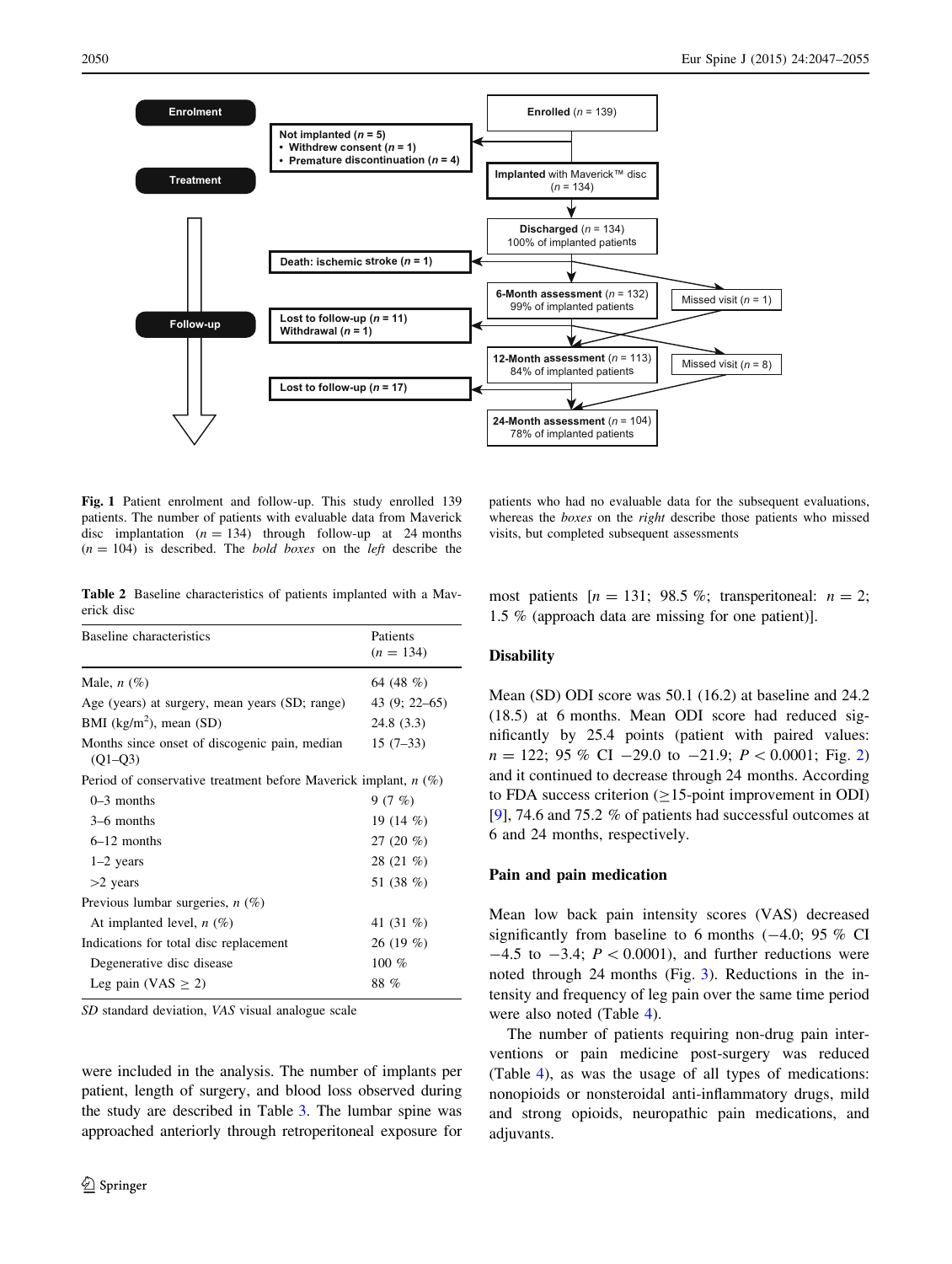<span id="page-4-0"></span>Table 3 Surgical parameters

| Number of implants           | Total patients<br>$(n = 134)$ | Operative time<br>(min), mean (SD), $n$ | Blood loss (mL),<br>mean $(SD)$ , <i>n</i> |
|------------------------------|-------------------------------|-----------------------------------------|--------------------------------------------|
| One level, $n(\%)$           | 123 (92%)                     |                                         |                                            |
| $L3-L4$                      | 5(4%)                         |                                         |                                            |
| $L4-L5$                      | 56 (42%)                      |                                         |                                            |
| $L5-S1$                      | 62 $(46%)$                    |                                         |                                            |
| One implant, no fusion       |                               | 101 (43), 77                            | 150 (121), 70                              |
| One implant, adjacent fusion |                               | 149 (42), 40                            | 273 (163), 35                              |
| Two levels, $n(\%)$          | 10(7%)                        | 90 (43)                                 | 270 (71)                                   |
| $L3-L4 + L4-L5$              | 2(2%)                         |                                         |                                            |
| $L3-L4 + L5-S1$              | 1(1%)                         |                                         |                                            |
| $L4-L5 + L5-S1$              | 7(5%)                         |                                         |                                            |
| Three levels, $n(\%)$        | 1(1%)                         | 98                                      | 510                                        |
| $L3-S1$                      | 1(1%)                         |                                         |                                            |





Fig. 2 Reduction in disability. Disability was measured pre-operatively and at 6, 12, and 24 months postoperatively using the Oswestry Disability Index (ODI version 2.1). Compared with preoperative mean ODI scores, all follow-up mean ODI scores were statistically significant (error bars depict the 95 % confidence intervals)

#### Range of motion

Postoperatively, most patients with available radiographs had  $\geq$ 3° of motion (extension–flexion) at the implant level: 84 % (53/63), 87 % (52/60), and 85 % (52/61) at 6, 12, and 24 months, respectively. By 6, 12, and 24 months, mean (SD) range of motion increased to 8.4  $(4.4; 95\% \text{ CI})$ 7.3–9.5), 8.4 $^{\circ}$  (4.9; 95 % CI 7.1–9.7), and 9.4 $^{\circ}$  (5.6; 95 % CI 8.0–10.9), respectively, from the mean pre-operative range of motion of  $6.2^{\circ}$  (4.8; 95 % CI 5.0–7.5).

#### Work status

At baseline, 58 patients (43 %) were not working, 55 of them (95 %) ascribing this to back problems. Six months



Fig. 3 Low back pain relief. Low back pain (LBP) intensity and frequency were assessed pre-operatively and at 6, 12, and 24 months postoperatively using the 10-cm visual analogue scale [VAS; 0 cm (no pain) to 10 cm (worst possible pain)]. Compared with preoperative mean VAS scores, all follow-up mean VAS scores were statistically significant (error bars depict the 95 % confidence intervals)

post-surgery, this number increased to 75 (57 %) but only 49 patients (65 %) ascribed this to back problems. By 12 and 24 months, these numbers had reduced below baseline to 39 (37  $\%$ ) and 36 (36  $\%$ ), respectively, with 20 patients citing back problems. Figure [4](#page-5-0) shows return to work information of professional workers who had to stop working due to back problems pre-surgery.

## Quality of life

Mean SF-36 PCS and MCS scores significantly increased postoperatively, with an 11.6-point and 8.8-point increase from baseline at 6 months, then to 14.4 and 9.8 at 24 months ( $P < 0.0001$  for all; Fig. [5\)](#page-5-0). 76 % of patients had a successful  $(\geq 4.9\text{-point}$  increase in PCS) outcome at 24 months.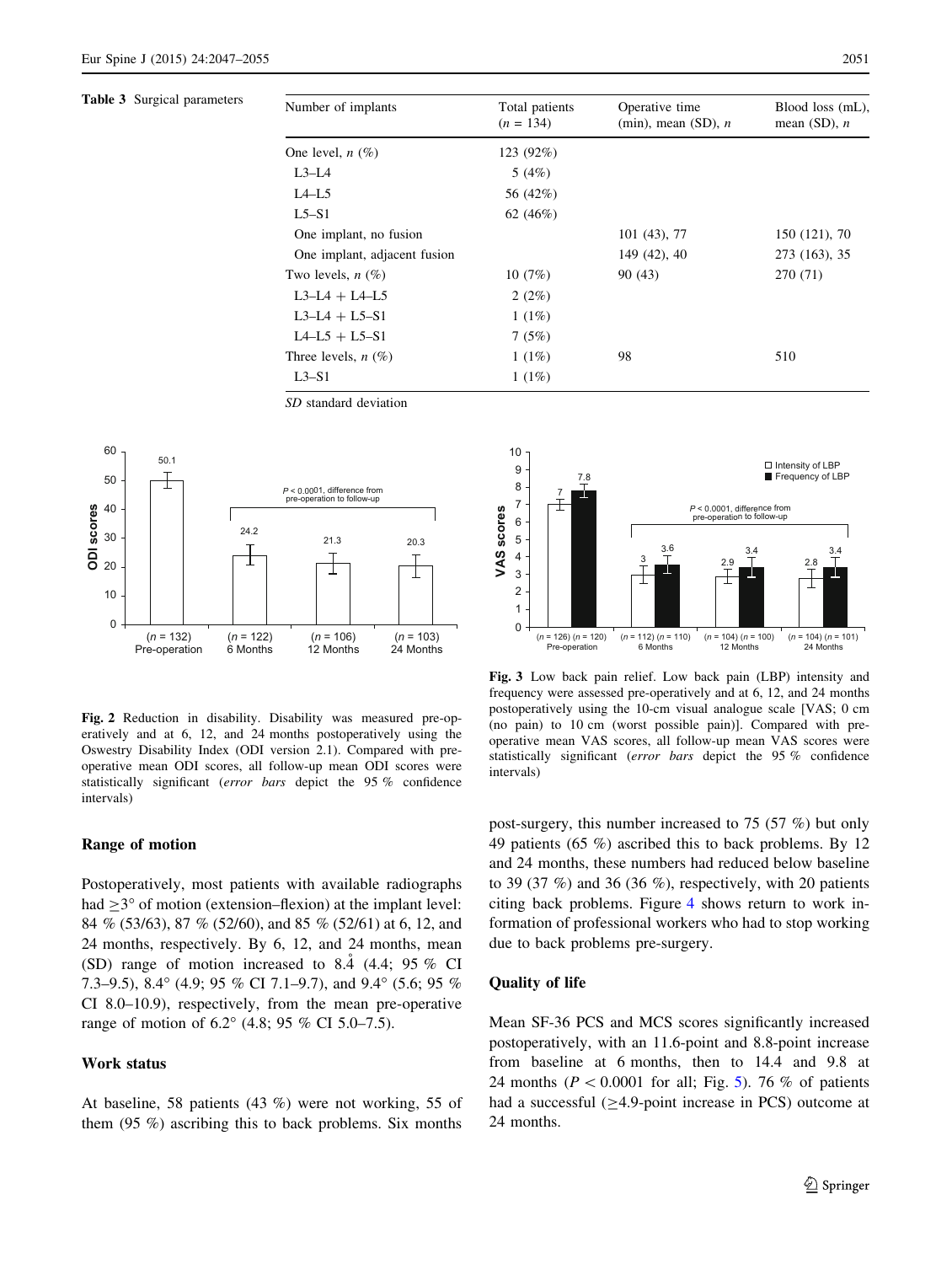| Outcome                                                                       | Pre-operation         | 6 months<br>post-surgery | 12 months<br>post-surgery | 24 months<br>post-surgery |
|-------------------------------------------------------------------------------|-----------------------|--------------------------|---------------------------|---------------------------|
| Leg pain $(VAS)^a$                                                            |                       |                          |                           |                           |
| Intensity, mean $(SD)$ , total <i>n</i>                                       | $5.2$ $(3.0)$ , $125$ | 2.3(2.4), 113            | 2.4(2.9), 103             | 2.8(2.8), 104             |
| Frequency, mean $(SD)$ , total <i>n</i>                                       | 5.7(3.1), 119         | 2.7(2.9), 111            | 2.7(3.2), 100             | 2.8(3.1), 101             |
| Patients taking pain medication <sup>b</sup> , <i>n</i> /total $(\%)$         | 115/133(87%)          | 79/127 (62 %)            | 44/104 (42 $%$ )          | 43/96 (45 %)              |
| Patients using non-drug pain treatments <sup>b</sup> , <i>n</i> /total $(\%)$ | 90/134(67%)           | 68/127(54%)              | 41/104 (39 $%$ )          | $32/95(34\%)$             |
| Patient satisfaction                                                          |                       |                          |                           |                           |
| Would the patient have the treatment again? <sup>c</sup>                      |                       |                          |                           |                           |
| Yes, <i>n</i> /total $(\%)$                                                   |                       | 101/120(84%)             | 76/96 (79 %)              | 77/94 (82 %)              |
| No, <i>n</i> /total $(\%)$                                                    |                       | $5/120(4\%)$             | 7/96 $(7 \%)$             | 8/94(9%)                  |
| Unsure, $n$ /total $(\%)$                                                     |                       | $14/120(12\%)$           | 13/96 $(14 \%)$           | $9/94(10\%)$              |
| Have you completely recovered? <sup>d</sup>                                   |                       |                          |                           |                           |
| Improved, $n$ /total $(\%)$                                                   |                       | $117/122(96\%)$          | 89/99 (90 %)              | 80/99 (81 %)              |
| Worsened, $n$ /total $(\%)$                                                   |                       | $1/122(1\%)$             | $1/99(1\%)$               | $9/99(9\%)$               |
| No change, $n$ /total $(\%)$                                                  |                       | $4/122(3\%)$             | $9/99(9\%)$               | 10/99 (10 $%$ )           |
|                                                                               |                       |                          |                           |                           |

<span id="page-5-0"></span>Table 4 Changes in tertiary outcomes from pre-operation (baseline) to 2 years

SD standard deviation, VAS visual analogue score

<sup>a</sup> Improvements from pre-operative in each group were examined by paired t test and shown to be highly significant ( $P < 0.0001$ )

<sup>b</sup> Not specific to lumbar pain; non-drug pain interventions included structured physical therapy, bracing or orthoses, spinal injections or nerve blocks, and back school

c "Yes" describes those who answered either "definitely true" or "mostly true," while "no" describes those who answered "definitely false" and ''mostly false''

<sup>d</sup> "Improved" describes those who answered, "completely recovered," "much improved," and "slightly improved," while "worsened" describes those who answered "vastly worsened," "much worsened," and "slightly worsened"





Fig. 4 Return to work. Patients' work status was assessed postoperatively through 24 months. Only professional workers who had to stop working before surgery are depicted below (not those who were retired, unemployed, a student, or a homemaker). The number of professional workers who returned to work post-surgery was divided by the total number of professional workers for which data on resuming work was available

#### Patient satisfaction

Patients were asked (1) whether they would have the treatment again, and (2) whether they had completely

Fig. 5 Improvement in quality of life. Patient quality of life was measured pre-operatively and at 6, 12, and 24 months postoperatively using the Physical Component Summary (PCS) and Mental Component Summary (MCS) of the Short-Form Health Survey (SF-36) v2. Compared with pre-operative mean scores, all follow-up mean PCS and MCS scores were statistically significant (error bars depict the 95 % confidence intervals)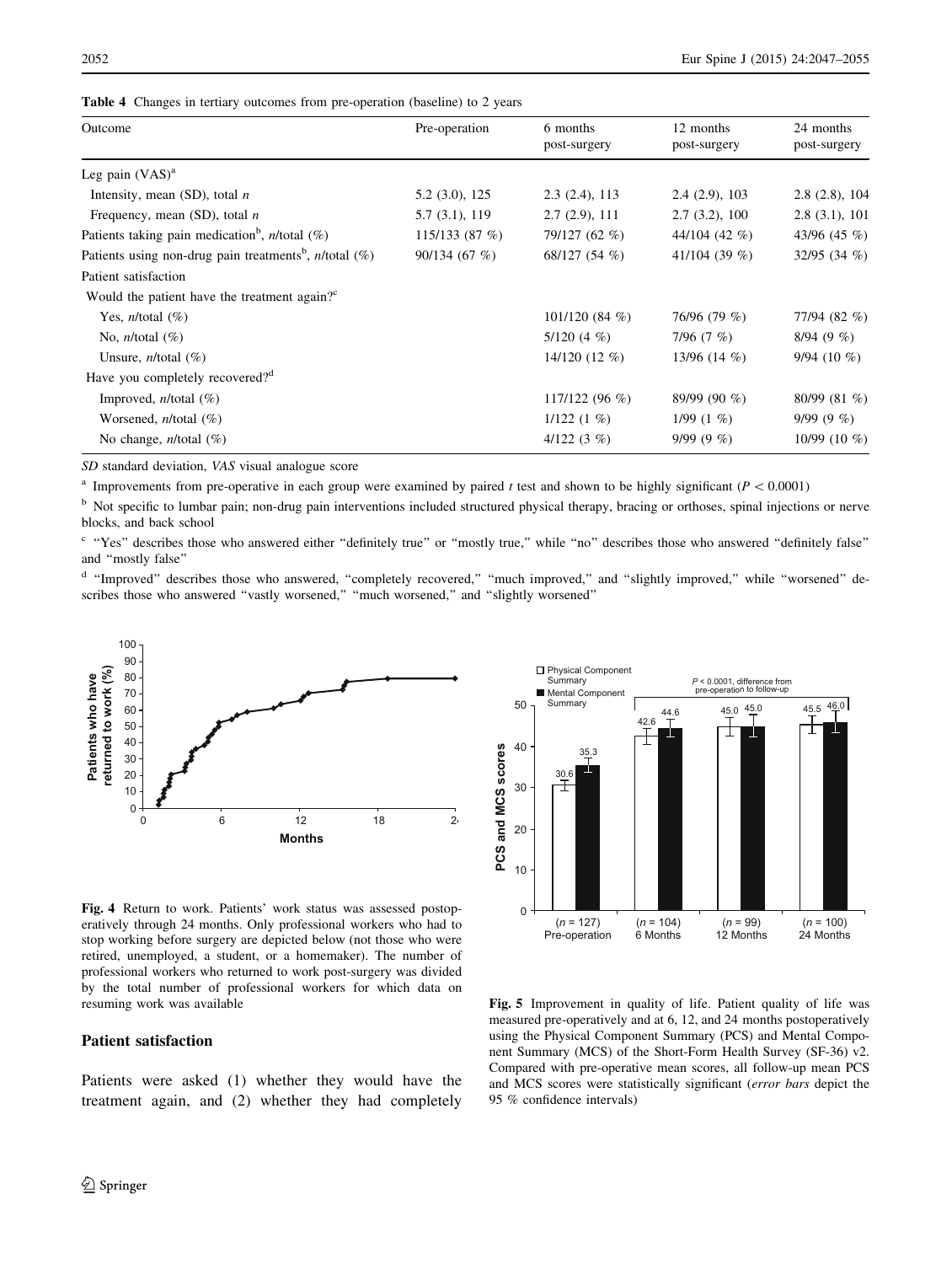| Adverse event category          | Early adverse events<br>(up to 6 months) | Resolved<br>without delay | Resolved<br>before study end | Not resolved<br>at study end | Death          |
|---------------------------------|------------------------------------------|---------------------------|------------------------------|------------------------------|----------------|
| Abdominal wall                  | 9                                        | 4                         | 5                            |                              |                |
| Neuro-hypogastric plexus injury |                                          |                           |                              |                              |                |
| Neuro-access-related            | 13                                       |                           | 5                            | 8                            |                |
| Vascular                        | 3                                        | 3                         |                              |                              |                |
| Visceral-bowel or peritoneum    |                                          |                           |                              |                              |                |
| Visceral–genito-urinary tract   |                                          | 3                         |                              |                              |                |
| Misplacement                    |                                          |                           |                              |                              |                |
| Displacement                    |                                          |                           |                              |                              |                |
| Subsidence/impaction            |                                          |                           |                              | 1 <sup>a</sup>               |                |
| Foreign body reaction           |                                          |                           |                              |                              |                |
| Early nonspecific low back pain | 5                                        |                           |                              |                              |                |
| Other                           | 9                                        | 6                         |                              | ↑                            | 1 <sup>b</sup> |
|                                 |                                          |                           |                              |                              |                |

<sup>a</sup> Specified by the investigator as completely asymptomatic radiological finding

<sup>b</sup> Death from ischaemic stroke

recovered pre-operative health: they reported an overall positive perceived effect (Table [4](#page-5-0)).

Results of other tertiary outcomes are shown in Online Resource 1.

## Adverse events

Fifty seven patients (42 %) experienced a complication or AE. AEs occurring within 6 months post-surgery are described in Table 5. Between 6 and 24 months, the following additional AEs occurred (in parentheses the number of events not resolved at study end): 13 late radiculopathies (10), 6 occurrences of late nonspecific low back pain (3), and 18 other events (10). One foreign body (allergic) reaction was observed during the 2-year follow-up period. Resolution of AEs included re-operation for abdominal wall weakness or haematoma for three patients and removal of the implant for the patient with the foreign body reaction for persisting pain. Two other surgeries—one on the foot, one on the hip—were not linked to the spine pathology.

#### **Discussion**

This prospective observational study examined the effectiveness of the Maverick TDR prosthesis under real-life surgical conditions in patients receiving routine standard care for DDD at their respective centres. It is the first international study reporting outcomes of TDR in a wide patient population treated under different national standards of care. To date, limited information derived from a national registry (Switzerland) is available on outcomes following TDR in patients treated outside a controlled clinical study setting [[10,](#page-8-0) [12](#page-8-0)]. Two publications of TDR based on a national registry have reported reductions in low back pain at a mean follow-up time of 8 months [\[10](#page-8-0)] and 1 year [\[12](#page-8-0)]. Changes in disability, however, were not measured in these observational study settings.

Despite the uncontrolled nature of current study, the findings are similar to those of previous prospective randomised studies [[2,](#page-7-0) [9,](#page-7-0) [14\]](#page-8-0). This registry demonstrated statistically significant improvements in its primary and secondary endpoints—disability (ODI) and back pain (VAS) scores 6 months postoperatively—which were maintained through 12- and 24-month follow-ups. Change in ODI met the criteria for a clinically important difference as defined by the FDA with 75.2 % of patients having  $>15$ point improvement at 24 months [\[8](#page-7-0)]. In the randomised controlled trial (RCT) comparing Maverick disc implants versus interbody fusion, this was 82.2 % of the patients [\[9](#page-7-0)]. Mean low back pain scores observed in both studies underwent significant reductions from pre-operation to 6 and 24 months (registry:  $P \lt 0.0001$ ; RCT:  $P \lt 0.001$ ), although a direct comparison of the results is not possible because the RCT employed a 0–100 VAS scale and this study used a 0–10 scale [[9\]](#page-7-0). Like the prospective randomised studies, reductions in pain and disability were attained in the first year of this study, and lower values maintained in the second year [\[2](#page-7-0), [9](#page-7-0), [14](#page-8-0)]. Changes from preoperation to 6 and 24 months in mean ODI and VAS scores observed in this study are also comparable to other prospective studies of Maverick TDR, including the 4-year prospective study [\[4](#page-7-0), [9\]](#page-7-0). Taken together, these findings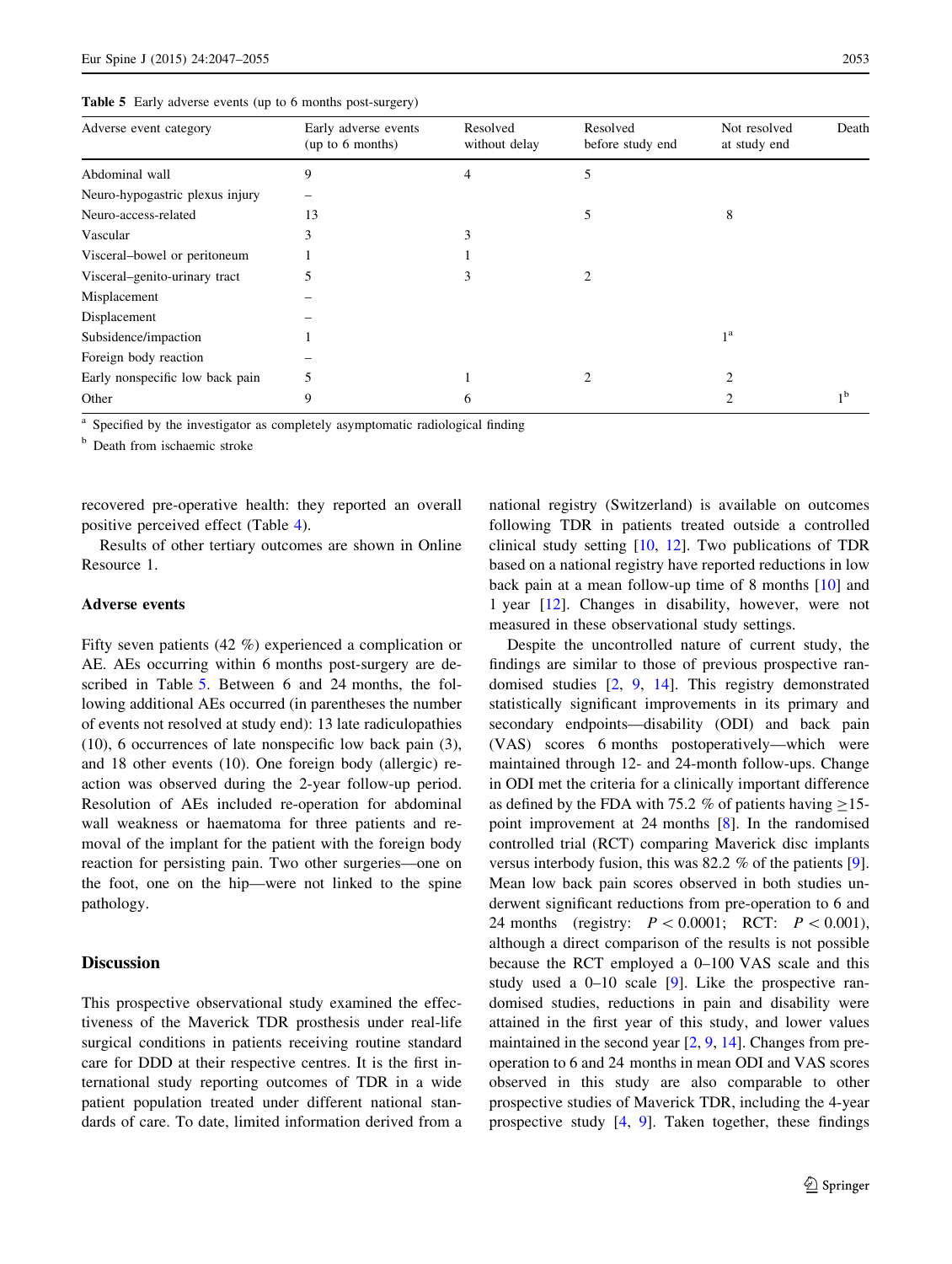<span id="page-7-0"></span>suggest that Maverick TDR performed in current, real-life surgical settings can provide similar outcomes to those seen in trials.

The registry population had 64 % of patients that returned to work 2 years postoperatively. In the Maverick RCT, the multi-device RCT and the PRODisc prospective nonrandomised study, the percentages should be 68 %, 74 % and 76 %, respectively [3, 9, [14\]](#page-8-0). Only 20 % of this registry population ascribed their lack of work to back problems. The work status at 2 years in this registry was equivalent to that observed in the prospective, randomised investigational device exemption (IDE) CHARITE trial: 63 % [2]. Comparisons of work status across studies conducted at different times and in different locations, however, must be tempered by the influence of the current employment rate and local practice recommendation for post-surgical work hiatus, and type of study.

Like the Maverick RCT and the Maverick 4-year prospective study, this registry noted a significant increase in the patient's quality of life from pre-surgery to 6 months and 2 years post-surgery [4, 9]. A total of 78 % of patients in the Maverick RCT reported that they had either completely recovered or were much improved after 2 years [9] compared with 81 % of reported improvements in this registry. Furthermore, 82 % of patients in this registry compared to 86 % of patients in the PRODisc study [3] and 73 % in the randomised IDE CHARITE trial reported that they would have the treatment again [2].

The incidence of AEs (42 %)—prompting reporting during the 2-year follow-up in this observational study is lower than the rate observed in the Maverick RCT ( $>80 \%$ ) [9]. Overall complication rates reported in the published literature range from 1 to 40 % [3]. One case of allergic reaction was noted (first symptoms at 1 year) and the prosthesis was explanted. The Maverick RCT also reported one case of metallurgic allergy at 7 months [9]. This rare problem has been previously noted and is due to the creation of ionic species at the metallic articulating surfaces precipitating a cell-mediated hypersensitivity reaction (type IV) [\[15](#page-8-0), [16](#page-8-0)].

Limitations of this study are related to the nature of multicentre observational non-comparative studies. These include variations in surgical centre standards of care, assessment, follow-up, and lack of a control group. At the same time, this "real-life" setting offers insight into the effectiveness of TDR for treating DDD with high external validity.

In conclusion, this international prospective observational study shows that TDR performed by experienced surgeons, leads to a statistically significant improvement in disability (ODI) and pain (VAS) scores at 6 months, which were maintained for 2 years, providing the first evidence of the effectiveness of TDR in real-world clinical settings across countries and patient populations, with an acceptable rate of perioperative complications. The similarity in outcomes of this registry compared to those from RCTs support the use of registry data for assessing interventions.

Acknowledgments The authors wish to thank the Medtronic clinical study manager Dr. Christian Pittet for conducting the MAVER-ICK study; Dr. Cristina Faria (clinical affairs manager), Drs. Kirstin Demesmaeker and Alexander Cristea (medical affairs managers), Dr. Mayra Mori (scientific communications specialist) and Monica Bromley for technical review of the manuscript. The authors also thank Bert Parmet and Jacques P. G. Janssen from CromSource for performing the statistical analysis and Dr. Rebecca Bachmann Quintiles for medical writing assistance. CromSource and Quintiles were contracted as independent providers and funded by Medtronic.

Conflict of interest Medtronic grant funds were received to support the trial. Richard Assaker, Jean-Charles Le Huec, and Jörg Franke: Consultancy agreement with Medtronic. Other financial activities outside submitted work: Dominique Vardon and Jorg Franke: Medtronic honoraria for lectures. None of the authors received payment for writing the manuscript.

## References

- 1. Le Huec JC, Mathews H, Basso Y et al (2005) Clinical results of Maverick lumbar total disc replacement: 2-year prospective follow-up. Orthop Clin North Am 36(3):315–322
- 2. Blumenthal S, McAfee PC, Guyer RD et al (2005) A prospective, randomized, multicenter food and drug administration investigational device exemptions study of lumbar total disc replacement with the CHARITE artificial disc versus lumbar fusion: part I: evaluation of clinical outcomes. Spine (Phila Pa 1976) 30(14):1565–1575
- 3. Siepe CJ, Mayer HM, Wiechert K, Korge A (2006) Clinical results of total lumbar disc replacement with ProDisc II: 3-year results for different indications. Spine (Phila Pa 1976) 31(17): 1923–1932
- 4. Van de Kelft E, Verguts L (2012) Clinical outcome of monosegmental total disc replacement for lumbar disc disease with ball-and-socket prosthesis (Maverick): prospective study with 4-year follow-up. World Neurosurg 78(3–4):355–363
- 5. Geisler FH, Blumenthal SL, Guyer RD et al (2004) Neurological complications of lumbar artificial disc replacement and comparison of clinical results with those related to lumbar arthrodesis in the literature: results of a multicenter, prospective, randomized investigational device exemption study of Charite intervertebral disc. Invited submission from the Joint Section Meeting on Disorders of the Spine and Peripheral Nerves, March 2004. J Neurosurg Spine 1(2):143–154
- 6. Huang RC, Tropiano P, Marnay T, Girardi FP, Lim MR, Cammisa FP Jr (2006) Range of motion and adjacent level degeneration after lumbar total disc replacement. Spine J 6(3):242–247
- 7. Ghiselli G, Wang JC, Bhatia NN, Hsu WK, Dawson EG (2004) Adjacent segment degeneration in the lumbar spine. J Bone Joint Surg Am 86-A(7):1497–1503
- 8. Mathews HH, Le Huec JC, Friesem T, Zdeblick T, Eisermann L (2004) Design rationale and biomechanics of Maverick total disc arthroplasty with early clinical results. Spine J 4(6 Suppl):268S– 275S
- 9. Gornet MF, Burkus JK, Dryer RF, Peloza JH (2011) Lumbar disc arthroplasty with Maverick disc versus stand-alone interbody